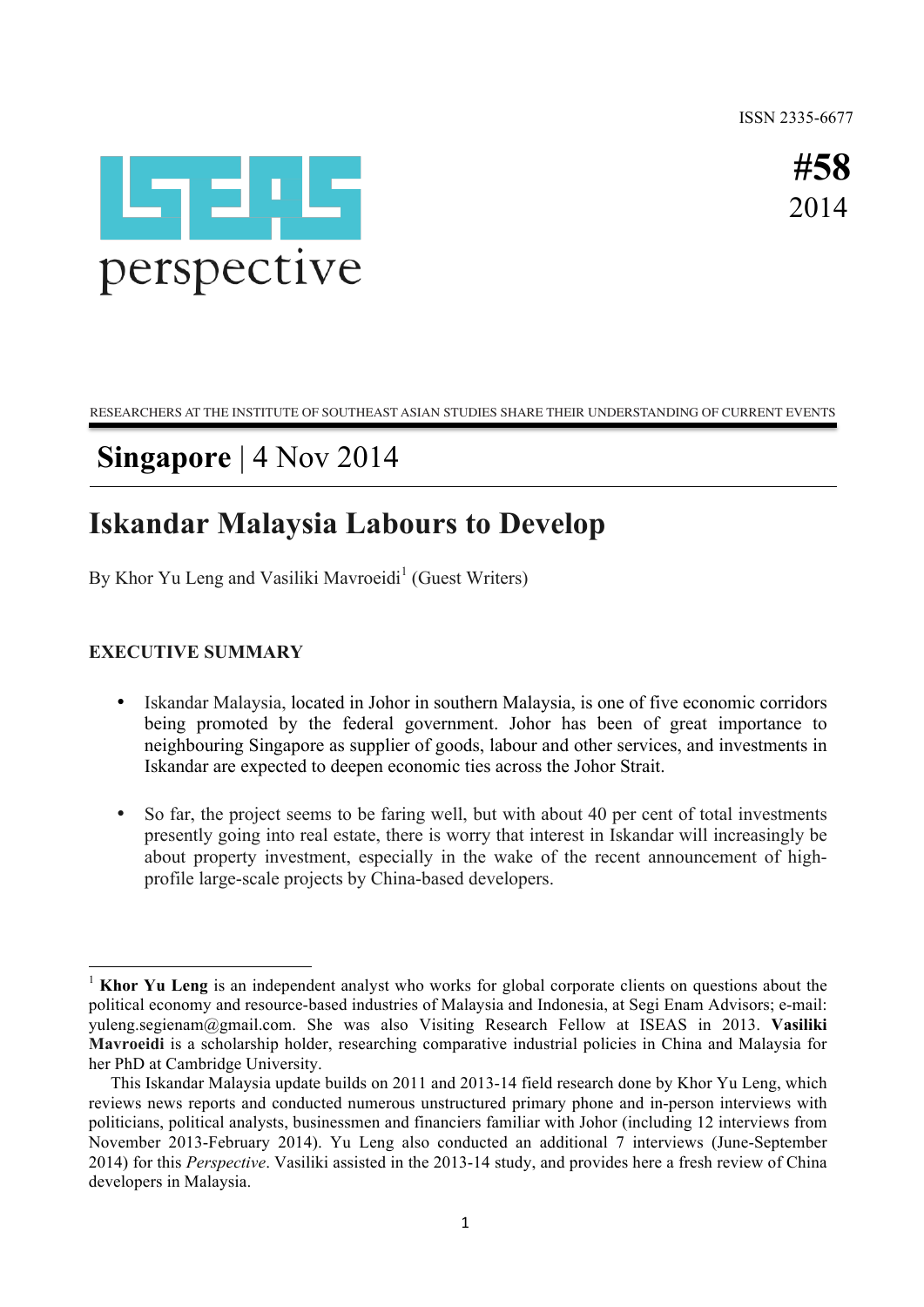- As of June 2014, China is the sixth largest investor in Iskandar, with cumulative investments totaling RM 2.8 billion. The slowing down of the China property market has been a push factor. Also, China buyers are apparently interested in securing visas by making large investments abroad.
- Of the five China developers in the area, Country Garden Holdings is the most noted. It plans via a 60-40 joint venture with Kumpulan Prasarana Rakyat Johor (a state-owned enterprise) to develop a 4,888-acre "Forest City" with an anticipated profit of RM290 billion over 30 years. The entry of an additional party with deep pockets has caused shifts in the delicate balance between local authorities and other foreign investors, while the role of the Sultan of Johor in business and his apparent influence on state administration is figuring high on foreign investor reviews of business operating parameters in Johor.
- Another issue are the recently increased costs for vehicles crossing the border.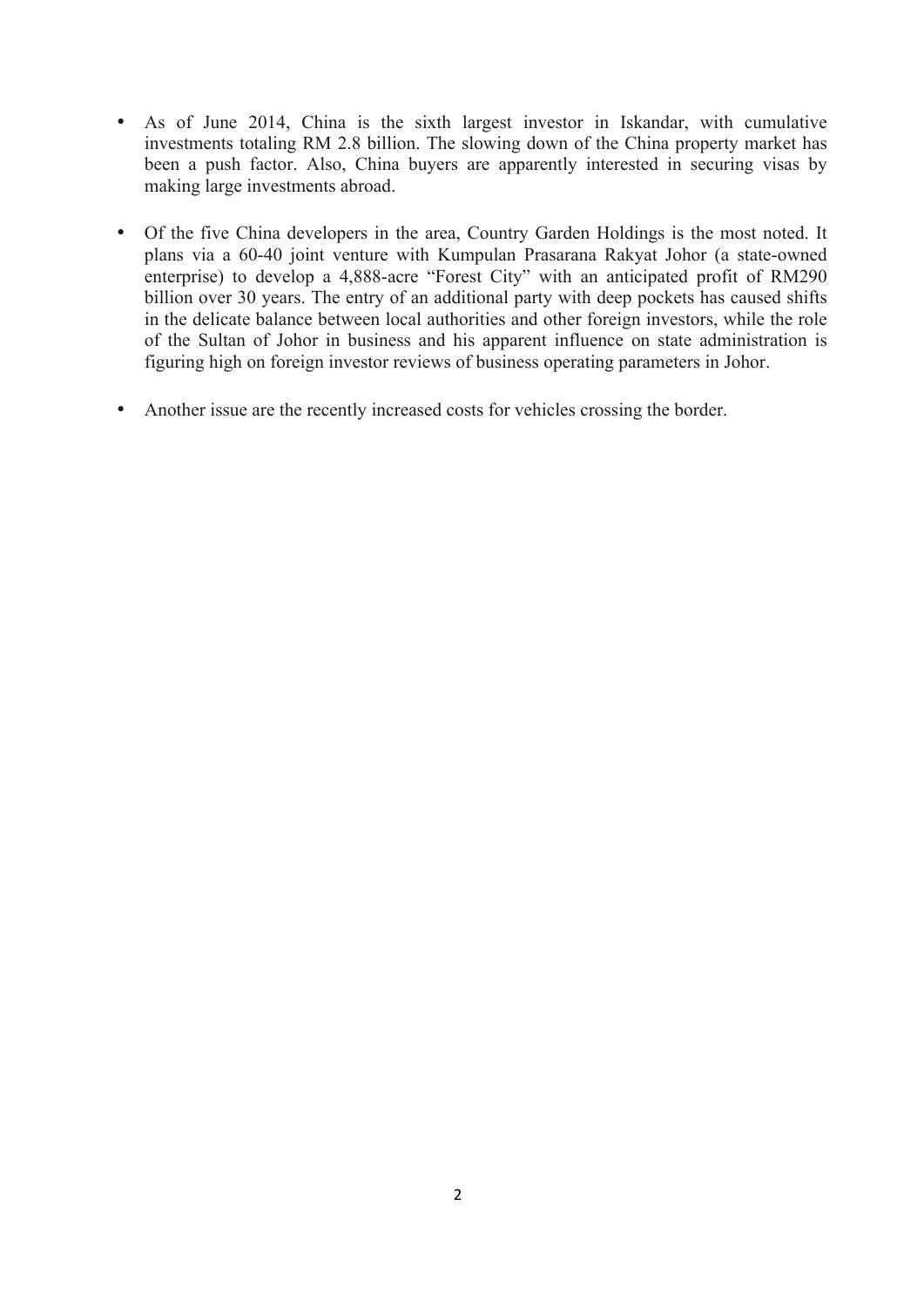#### **INTRODUCTION**

Iskandar Malaysia, located in Johor in southern Malaysia, is one of five promoted economic corridors in the country. These corridors were launched by former Prime Minister Abdullah Badawi in 2006-08 to rekindle investor interest in Malaysia. Each of them provides an array of fiscal and non-fiscal incentives and, within each, different sectors receive varied treatment. Broadly, corridors offer multi-year corporate tax exemptions, investment tax allowances, import duty and sales tax exemption for equipment used in company activities, more flexibility to recruit foreign workers, and lighter foreign exchange regulations.

The Iskandar corridor is under the oversight of the government body, the Development Regional Authority (IRDA). It has been envisaged that most investments would come from the private sector, or through Public Private Partnerships (PPPs), and that the state would invest mainly in supporting infrastructure. Some RM 6.83 billion has been allocated for this purpose (MyCorridor.Malaysia 2014).

Of the five corridors, Iskandar has always had the best chance of success given its proximity to Singapore. The original owner of some of the land involved was Renong, a concern belong to Halim Saad. This had flopped during the 1997-98 Asian Financial Crisis and its land bank came to be owned by UEM Land Berhad, a key government-linked corporation. At the start of the Iskandar project, Middle Eastern investors had shown substantial interest, but this ended with the 2007-08 Global Financial Crisis and the ensuing turmoil in the Middle East. Now the project relies heavily on collaboration with Singapore and on private Singaporean investments (*Malaysiakini*, 20 November 2009).

The legacy of large cross-border trade and investment flows between Malaysia and Singapore, especially by Singapore SMEs, enthused by the increasingly warmer political climate between Singapore and Malaysia, has been drawing significant investment interest from the island state (Khor 2011). As of June 2014, Singapore has been the top investor in Iskandar with cumulative investments worth RM 11.8 billion, followed by the USA, Spain, Japan and the Netherlands (IRDA, July 2014).

The project seems to be faring well, with total committed investments as of June 2014 totalling RM 146.2 billion, out of which 48 per cent had been realized. A large part of investments go into manufacturing (35 per cent), but this is still exceeded by property development, comprising residential, retail/mixed and industrial properties (23, 14 and 6 per cent respectively, for a sub total of 42 per cent). Targeted services such as tourism, logistics, creative industries, finance, healthcare and education accounted for another 9 per cent (IRDA, July 2014).

While property development is ancillary to the overall aim of attracting investment into strategic sectors, it seems to be the focus of many investors, especially with the noted announcement of high profile and large-scale projects by China-based property developers. The significant role of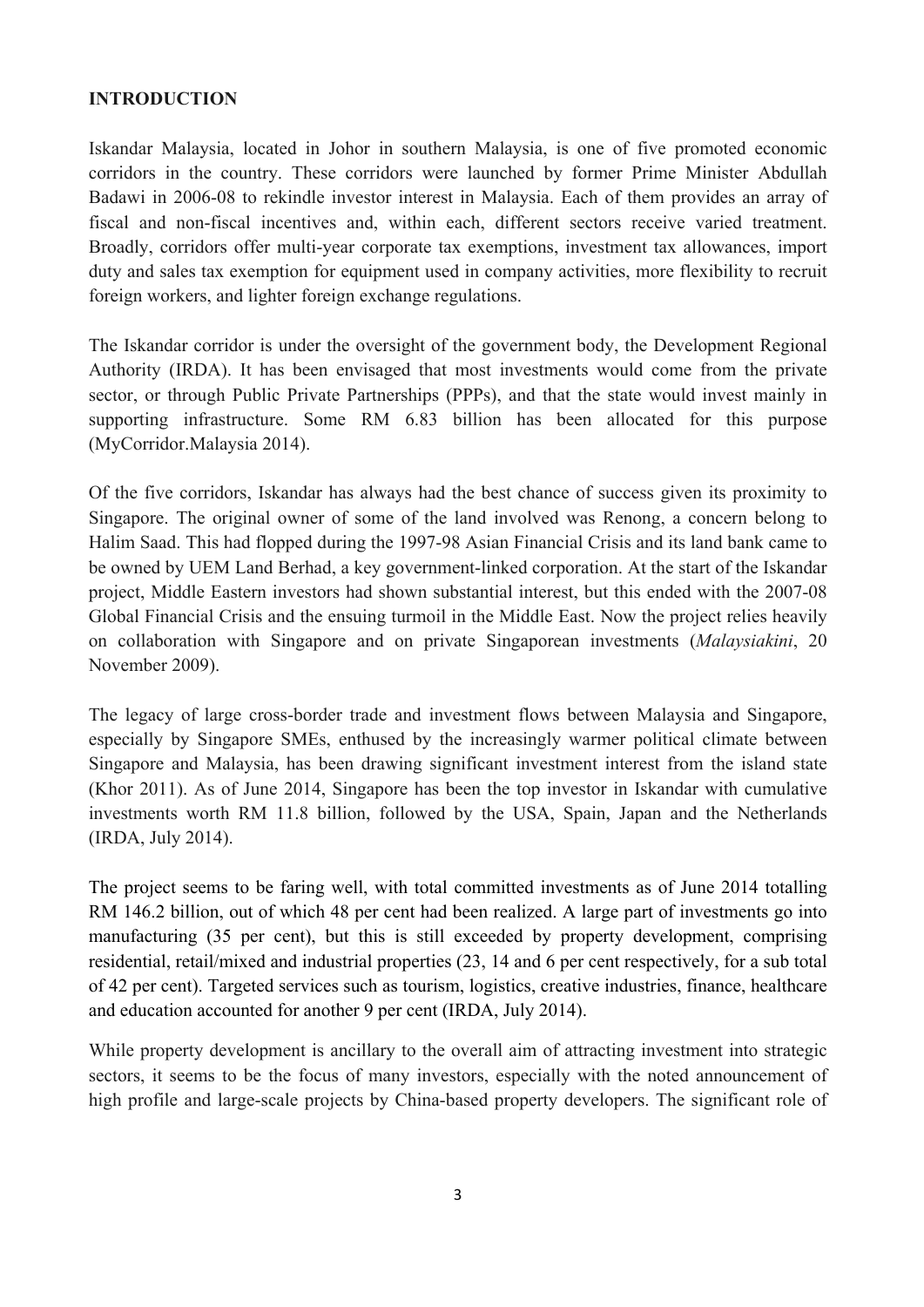the Sultan of Johor in business and his apparent influence on Johor's state administration are figuring high on foreign investor reviews of the business-operating parameters in the state (Interviewee S02-LUG, personal communication, 15 July 2014).

### **THE ENTRY OF CHINA DEVELOPERS**

Given that approximately 40 per cent of total investments go into property, there is worry that most of the investment interest surrounding Iskandar is over property prices (UOB Kay Hian, 3 June 2011). For example, analysts reported that prices in the area of Medini had risen by as much as 109 per cent in two years (Tong and Yaw, 18 November 2013). In the past year, several measures have been taken to ease the pressure.

This has concerned some investors, and also the people of Iskandar and Johor in general. After the general elections in 2013, some measures were taken nationally to cool the property sector and land sales in Iskandar were delayed for a while to ease the upward pressure (*The Star Online*, 9 July 2013). Fears of a fall in property prices have led some developers to urgently unload their holdings (*The Edge Malaysia*, 13 December 2013; Yasmine, 11 July 2014). However, the core Iskandar zone was excluded from both measures.

China was already the sixth largest investor in Iskandar in June 2014, with cumulative investments totaling RM 2.8 billion (IRDA, July 2014). Mainland Chinese property investors into the zone have grabbed the headlines recently though, and several reasons have been cited for their rising interest. As a push factor, the China property market has been slowing down and developing costs in major Chinese cities have been rising. Besides, China buyers are also interested in securing travel visas by making large investments abroad. On the pull side, Iskandar has high population growth rates, and Malaysia in general is a stable country with good fundamentals and a large Chinese-speaking population. Furthermore, Iskandar offers huge tracts of lands that can be developed as large townships, a prospect that is attractive to Chinese investors (Whang, 8 July 2014; Tan, 9 May 2014). Moreover, investment incentives offered by the government have also been cited as a big draw (Tencent Finance, 28 March 2014).

There are five Chinese developers in the area: Zhuoda Real Estate Group; Country Garden Holdings; Guangzhou R&F; Greenland Group; and Hao Yuan Investments. In total it is estimated that these hold 150ha of land, with reclamation work adding another 2,000 hectares. Announced projects will yield at least 13,000 property units by the end of 2017 (Whang, 8 July 2014). A sixth company, the Shanghai-based Macrolink Real Estate has also made announcements about purchasing land to develop a holiday resort (Tan, 9 May 2014). Agile Property has land in Malaysia but not in Johor. *Appendix 1* lists the key projects announced by China property developers in Malaysia.

The most highly profiled of these developers is Country Garden Holdings, a Foshan-based developer. The company is planning a 60-40 joint venture with Kumpulan Prasarana Rakyat Johor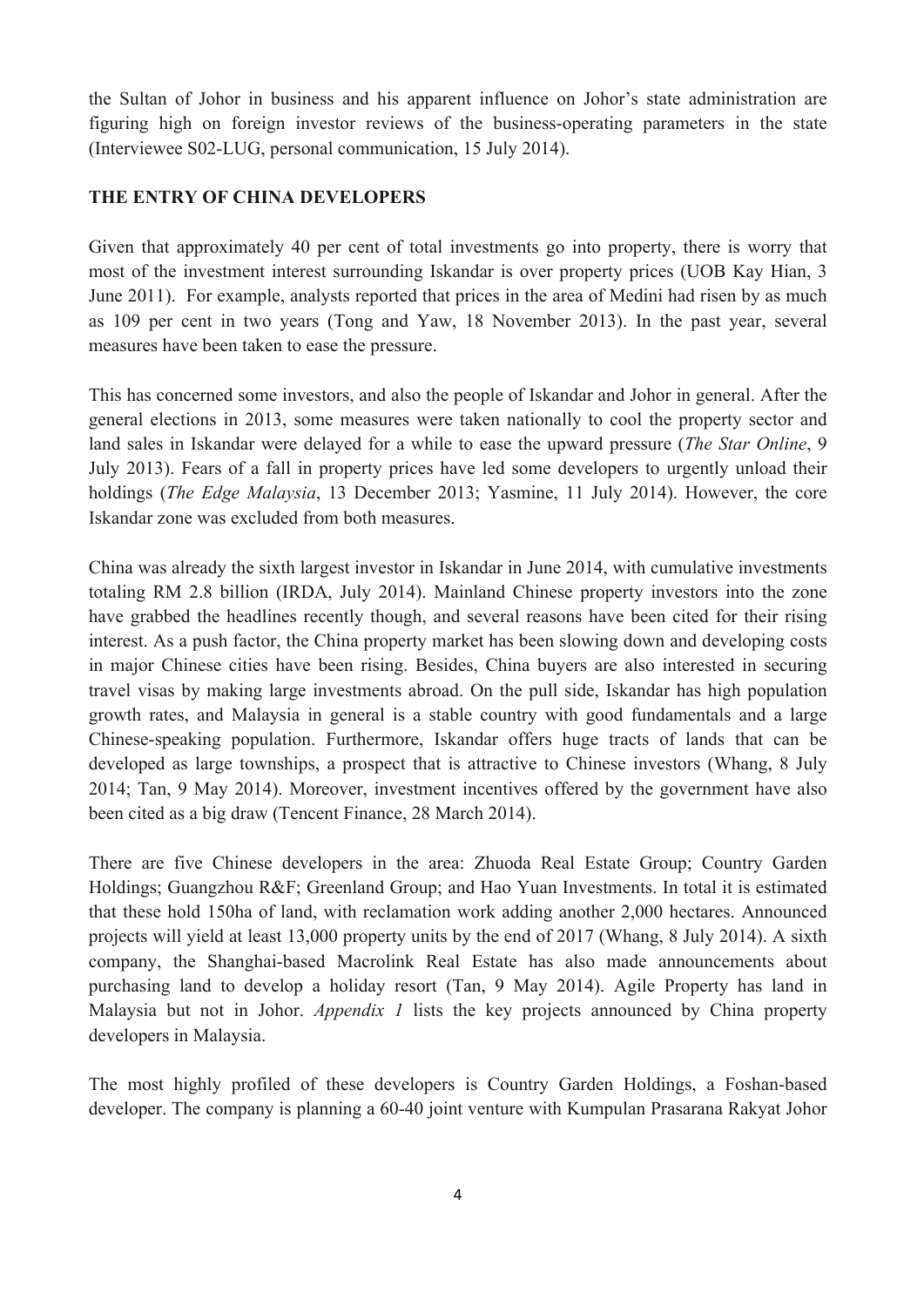(KPRJ; a state-owned enterprise) to develop a 4,888-acre project known as "Forest City." It will include mixed developments and the construction of a 4,011-acre man-made island near the Second Link, located south of the Port of Tanjung Pelepas and just off Singapore's west coast (Ng, 16 June 2014). It is reported that there is intense lobbying for and against the project, which promises 1 billion square feet of gross floor area (40 times Kuala Lumpur's Mid-Valley and KL Sentral developments combined) in a high density setting. There are concerns about the impact of its large land reclamation on the development of Tanjung Pelepas. Moreover, "such a massive development will have a major negative impact on the overall development of Iskandar Malaysia as it was not part of the master plan... everyone involved in development projects in Iskandar are watching closely how the federal government will deal with the matter, especially since the Johor royalty is said to be very supportive of Forest City." The RM600 billion project could generate a profit of nearly RM290 billion over 30 years (*The Edge Malaysia*, 15 September 2014).

Country Garden has also grabbed media attention with its recent rights issue (an offer to sell shares in order to raise funds). Sluggish property sales in mainland China have apparently reduced the financial liquidity position for the developer, while other companies such as Guangzhou R&F have also been reporting steep falls in profitability this year (Fellman and Michelle Yun, 28 August 2014). With increasing concern about the China developers' financial position, it is expected that sales of units in Iskandar will need to be quickly pushed (Interviewee S01-NOS, personal communication, 28 August 2014).

The growing China involvement has also caused shifts in the delicate balance between local authorities and other foreign investors. It is widely believed that Johor authorities prioritize the projects of China developers ahead of those of other investors (Interviewees M01-ETS on 18 September 2014; M03-NOT on 19 September 2014; and S01-NOS on 28 August 2014; all via personal communication). Interestingly, there are significant numbers of China workers attached to some China construction projects who are living in barges off the shore of Johor. This could indicate worries on the part of developers and the government that the local population might object to these workers residing in Johor in large numbers (Interviewee S01-NOS, personal communication, 28 August 2014).

The growing foreign involvement may cause increasing unease. A senior Johor politician commented:

The construction engineers are all foreigners or coming from others parts of Malaysia (not Johor). Locals were hoping to get construction site jobs and contracts but these were not forthcoming… [Some are] bringing construction workers from China – 2,000 work permits were granted to Country Gardens at one point. (Interviewee M01-ETS, personal communication, 23 June 2014).

Nevertheless, the growing China investment interest (property buyers) in Malaysia is cause for optimism for Malaysia's property sector. While the tragic incident of flight MH370 (the Malaysia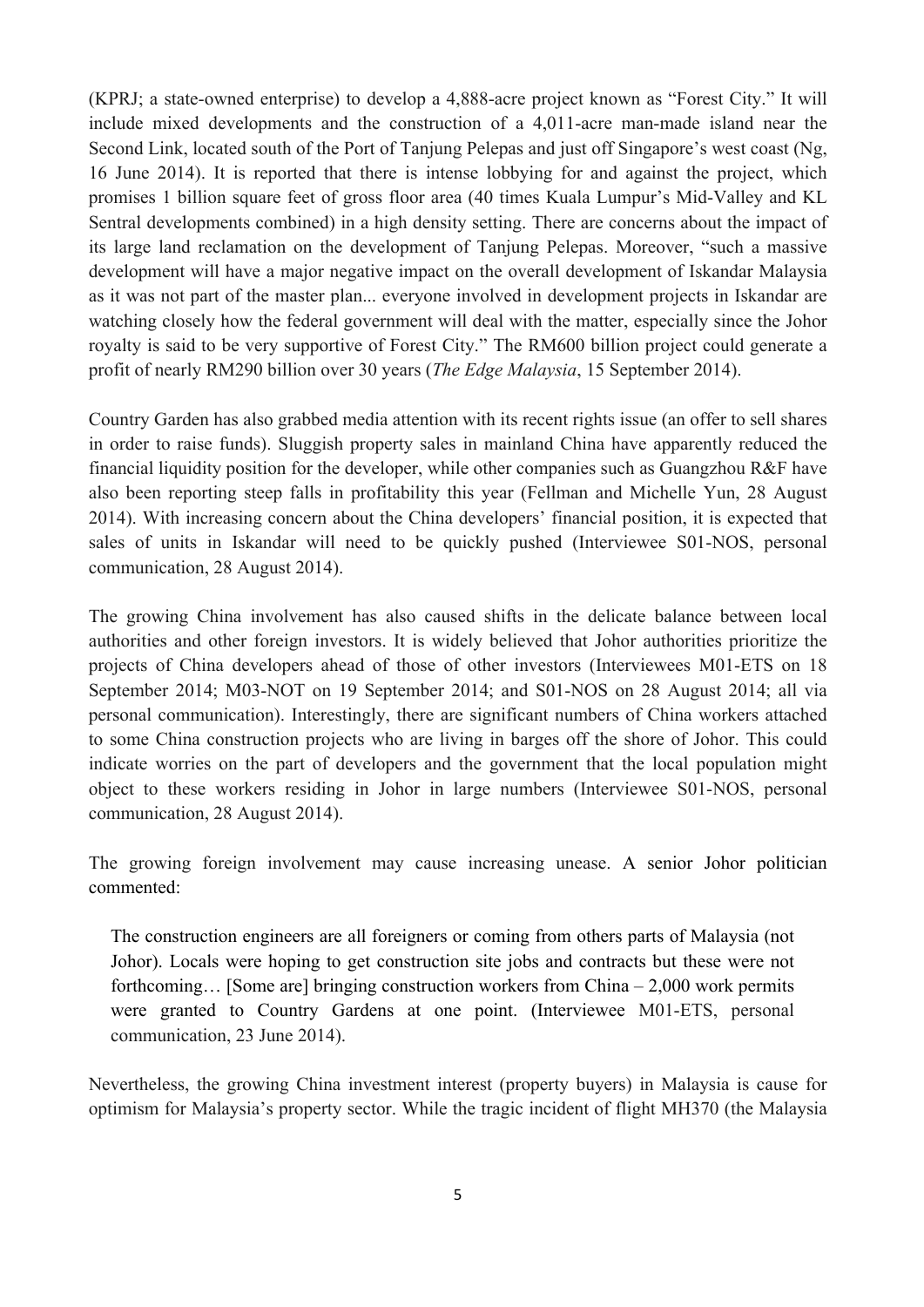Airlines flight from Kuala Lumpur to Beijing which disappeared on 7 March 2014, with a large number of China nationals among its passengers) dampened the mood in China, investments has nevertheless picked up again soon after (Tencent Finance, 28 March 2014).

More worrying for the property side of Iskandar is the overall pace of development. While the glitzy developments grab headlines, analysts report that the level of maintenance needs to be improved if international investor confidence is to be maintained. Even flagship projects such as Legoland have already started to show signs of wear. Analysts say that a critical population mass has still not been reached yet that could help improve the maintenance of the zone (Interviewee S01-OS, personal communication, 28 August 2014).

Can the continuing property sales push and building frenzy be a double-edged sword for Iskandar? Critics may point to these as a distraction from the promised high-value job creation, but proponents say that it is a necessary precursor. In any case, the occupancy level of soon-to-becompleted properties will be carefully watched by all, along with the pace and type of jobs created in the zone.

#### **INCREASING ROLE FOR THE SULTAN OF JOHOR?**

The increasing involvement of Sultan Ibrahim of Johor in business as well as state affairs has drawn much attention. The Sultan is a notable private investor who owns land in Johor and Singapore, has oversight over JCorp (a key state-controlled investment company), and runs a vast personal business spanning property, shipping, oil and gas and power. The real estate boom in the state has certainly benefited him. In fact, the land purchased by Guangzhou R&F had belonged to the Sultan, and there has been much surprise over the sale of what was previously state-owned land. The Sultan thus has a dual role as state leader and prominent investor (*Malaysia Chronicle*, 30 July 2014). He has been welcoming of investments in Iskandar as well as the area of Pengerang to the east of Johr Bahru (Interviewee M02-FAR, personal communication, 26 July 2014).

Recent proposed amendments to Johor's Housing and Real Property Board were strongly criticized for giving the Sultan the power to appoint its members, oversee its accounts, dissolve the board, determine the remuneration of its members, approve the appointment of a director and pass the yearly estimated expenses before state approval for allocations (Gasper and Kili, 8 June 2014). Opposition in the state assembly led to amendments to the Bill when it was passed on 9 June 2014 (Malaysia Chronicle, 22 July 2014; Benjamin, 9 June 2014).

#### **VEHICLE-FEE INCREASES**

Singapore and Malaysia are linked by two heavily-trafficked bridges. In addition to the flow of labour, the links are key to the supply-chain involving the heavy transport of essential goods from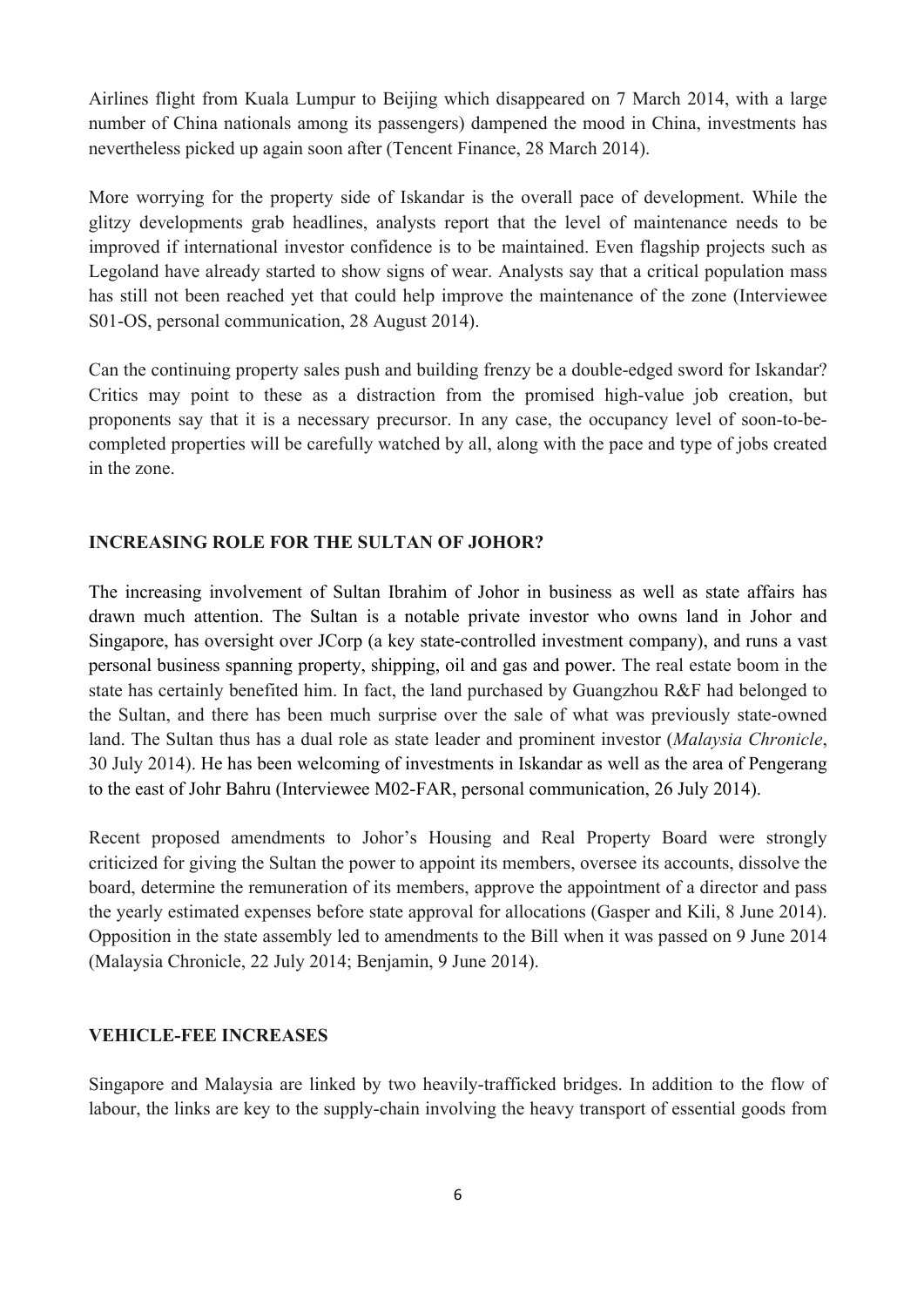lower-cost Malaysia to Singapore, with sources estimating that more than 300,000 vehicles cross the Johor-Singapore border daily (Hoe, 1 August 2014; *Malay Mail*, 29 July 2014).

Vehicles crossing the border have however been recently hit by substantial increases. Foreignregistered vehicles (including Malaysian ones) crossing into Singapore on weekdays until 5 pm on Friday have since 1 October been paying SGD 35 per day, up from SGD 20 (*Malay Mail*, 29 July 2014). Malaysia in the meantime raised toll fees for border crossings, which according to practice was followed by predetermined toll increases on the Singapore side. Thus, while a round trip across the Johor Bahru-Singapore Causeway cost SGD2.30 before 1 August 2014, by 1 October, this had been increased to SGD 12.80. Thus, a 20-day per month commute now costs SGD256 in toll fees, compared to SGD46 in July. A Malaysia-registered car user commuting all week between the two countries thus incurs an extra SGD500 per month.

Singapore authorities have stated that, "based on 2013 data, the VEP fee increase will only affect about one in ten foreign-registered cars. Other foreign-registered cars will not be affected as they enter and stay in Singapore on VEP-free days or during VEP-free hours" (Hoe, 1 August 2014). The increase does not affect motorcyclists. Nevertheless, this chain of events serves to remind all sides that further development in Iskandar will require a direct cost-effective mass transport linkage.

## **CONCLUSION**

The Iskandar project is in its early rapid build-up stage where infrastructure (including new key road arteries to unblock congestion) and residential estates are being put in place. A critical population mass is yet to come in place, and more property is set to appear through the ambitious Country Gardens – Johor "Forest City" reclamation project.

Once a cost-effective mass rapid transport system is put in place, and as the population grows and further development takes place in the area, investors are expected to begin paying close attention to new manufacturing and high-end service investment and jobs creation.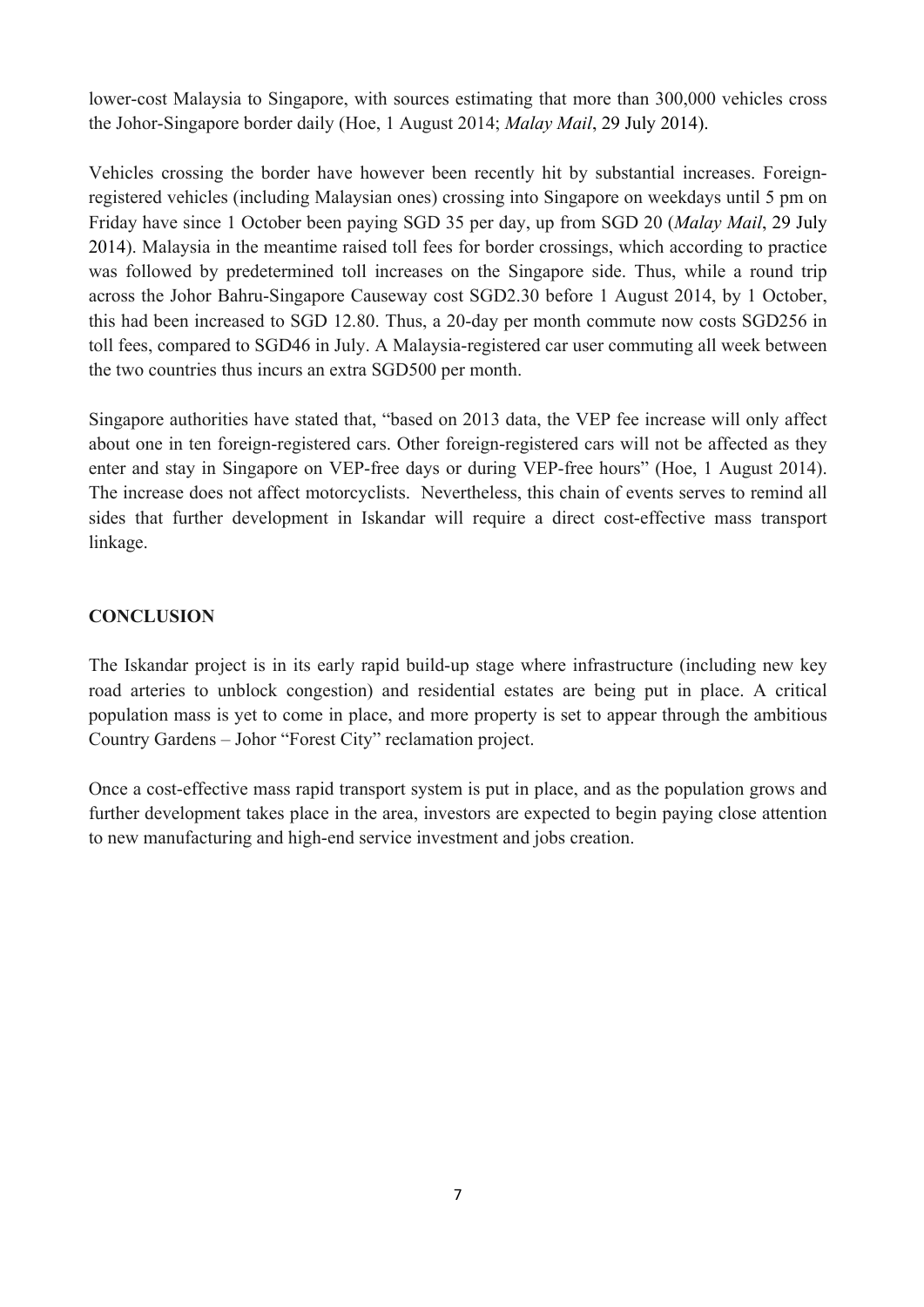# *Appendix 1: China Developer Holdings in Malaysia*

| <b>Name of Developer</b>                                                                                                                              | <b>Projects in Malaysia</b>                                                                                                                                                                                                                                                                                                                                                                                                                                                                                                                                                                                                                            | <b>Comments</b>                                                                                                                                                                                                                                                                                                                                                                                                                                                                                                                                                                                                       |
|-------------------------------------------------------------------------------------------------------------------------------------------------------|--------------------------------------------------------------------------------------------------------------------------------------------------------------------------------------------------------------------------------------------------------------------------------------------------------------------------------------------------------------------------------------------------------------------------------------------------------------------------------------------------------------------------------------------------------------------------------------------------------------------------------------------------------|-----------------------------------------------------------------------------------------------------------------------------------------------------------------------------------------------------------------------------------------------------------------------------------------------------------------------------------------------------------------------------------------------------------------------------------------------------------------------------------------------------------------------------------------------------------------------------------------------------------------------|
| Country Garden Holdings (<br>碧桂园)<br>Zhuoda Real Estate Group<br>(卓达集团)<br>Local subsidiary (Qingdao<br>Zhuoyuan<br>Investment<br>Holdings (Zhuoyuan) | 2,023<br>ha,<br>with<br>Kumpulan<br>$\bullet$<br>Rakyat<br>Johor<br>Prasarana<br>(KPRJ) in Johor,<br>named<br>"Forest City". GDV RM600bil.<br>Announced 2014 with a 30-<br>year horizon.<br>20ha in Danga Bay, Johor.<br>$\bullet$<br>GDV RM18bil. Paid RM900<br>million in 2012.<br>67.58ha<br>in Klang Valley,<br>$\bullet$<br>Selangor, with Malaysia Land<br>Properties Sdn Bhd (Mayland).<br><b>GDV</b><br>RM1.5bil.<br>T <sub>o</sub><br>be<br>launched in 2014.<br>100ha in Semenyih, Selangor,<br>named "Diamond City". GDV<br>RM2bil. Launched in June<br>2014<br>11.3ha in Medini, Iskandar, with<br>IIB. GDV RM2.5bil. Announced<br>in 2011 | One of top 10 developers<br>$\bullet$<br>in China.<br>Foshan-based (Guangdong)<br>$\bullet$<br>Malaysia is first overseas<br>$\bullet$<br>destination<br>Soon to launch project in<br>$\bullet$<br>Sydney, Australia<br>Established in 1992 and<br>$\bullet$<br>listed in Hong Kong Stock<br>Exchange<br>$\bullet$<br>Led by Yeung<br>Kwok<br>Keung (Chairman)<br>Total assets RMB206bil.<br>$\bullet$<br>in 2013<br>Established in July 1993<br>$\bullet$<br>Total assets of RMB50bil.<br>$\bullet$<br>(RM25bil).<br>Has business in Russia,<br>$\bullet$<br>Mauritius and is holding<br>talks to enter Peru, France |
|                                                                                                                                                       |                                                                                                                                                                                                                                                                                                                                                                                                                                                                                                                                                                                                                                                        | and UAE.<br>Chairman Yang Zhuoshu                                                                                                                                                                                                                                                                                                                                                                                                                                                                                                                                                                                     |
| Guangzhou<br>R&F<br>Properties (富力地产)                                                                                                                 | 46.9ha in Tanjung Puteri. Acquired<br>for USD1.4bil. Integrated mixed<br>development. Announced in 2013<br>Land was sold by the Sultan.                                                                                                                                                                                                                                                                                                                                                                                                                                                                                                                | Established in 1994 and<br>$\bullet$<br>listed in Hong Kong Stock<br>Exchange.<br>Total assets RMB140 bil.<br>Li<br>by<br><b>Sze</b><br>Lim<br>Led<br>$\bullet$<br>(Chairman) and Zhang Li<br>(co-chairman)<br>Only in Malaysia abroad.<br>$\bullet$<br>Guangzhou-based<br>$\bullet$                                                                                                                                                                                                                                                                                                                                  |
| Hao Yuan Investment                                                                                                                                   | 15ha in Danga Bay. Purchased for<br>RM1.6bil.<br>2013.<br><b>GDV</b><br>in<br>RM24.5bil.                                                                                                                                                                                                                                                                                                                                                                                                                                                                                                                                                               | Based in Singapore<br>$\bullet$<br>but<br>China investor-owned.                                                                                                                                                                                                                                                                                                                                                                                                                                                                                                                                                       |
| (绿地<br>Greenland Group<br>集团)<br>Greenland<br>Malaysia:                                                                                               | 5.6ha in Danga Bay named<br>$\bullet$<br>Jade<br>Palace.<br>Greenland<br>Purchased<br>fpr<br>RM600mil.<br>GDV RM2.2bil. To launch in                                                                                                                                                                                                                                                                                                                                                                                                                                                                                                                   | Established in 1992,<br>$\bullet$<br>A Fortune 500 company<br>$\bullet$<br>with total assets USD58bil.<br>$\bullet$<br>Big international presence                                                                                                                                                                                                                                                                                                                                                                                                                                                                     |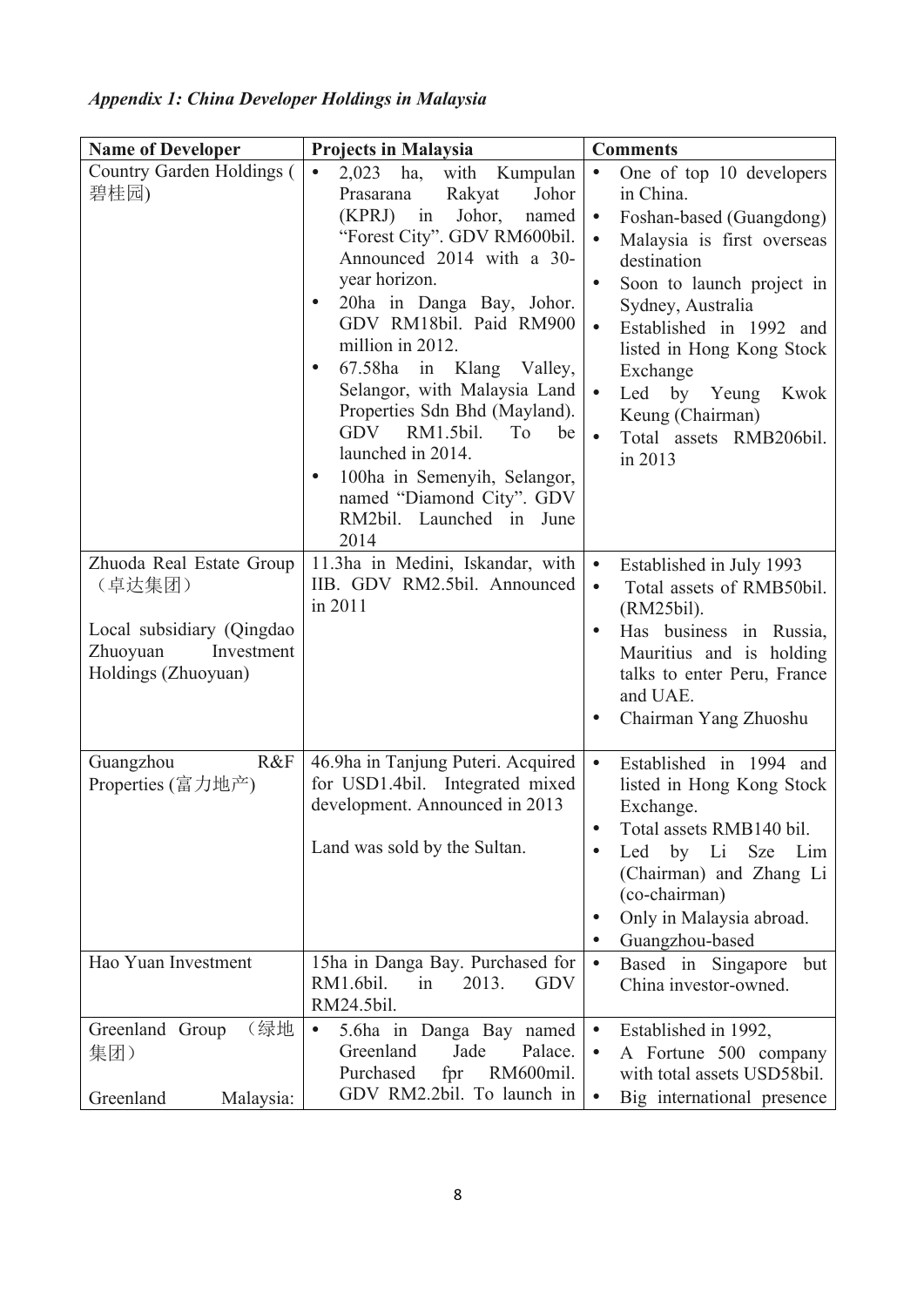| Mr<br>Manager<br>General     | September 2015                            | including<br>the<br>UK,                |
|------------------------------|-------------------------------------------|----------------------------------------|
| Shaohua Wu                   | 51,8ha in Jalan Tebrau to be<br>$\bullet$ | Germany,<br>Russia,<br>Spain,          |
|                              | developed in five years                   | Thailand, Australia,<br>the            |
|                              |                                           | US, Canada and South                   |
|                              |                                           | Korea. Led by Yuliang                  |
|                              |                                           | Zhang,<br>Chairman<br>and              |
|                              |                                           | President                              |
|                              |                                           | Shanghai-based                         |
|                              |                                           | State-owned                            |
| <b>Macrolink Real Estate</b> | 4.73ha in Iskandar.300 million            | Subsidiary of Macrolink<br>$\bullet$   |
| (新华联不动产)                     | Yuan paid (49 million dollars) in         | Group                                  |
|                              | $2014.$ ,                                 | Established in 1992 and                |
|                              |                                           | listed in Shenzhen stock               |
|                              |                                           | market.                                |
|                              |                                           | Led by Yan Xiaoping                    |
|                              |                                           | (Director).                            |
|                              |                                           | RMB18 bil. in assets                   |
|                              |                                           | Beijing-based                          |
| Agile Property Holdings (    | 1.27ha in Bukit Bontang, Kuala            | Operating since 1992.<br>$\bullet$     |
| 雅居乐集团)                       | Lumpur, jointly with Tropicana            | Listed in Hong Kong Stock<br>$\bullet$ |
|                              | Corporation Bhd. RM448 million            | Exchange.                              |
|                              | paid (70 million USD). GDV                | RMB114.5 bil. in total<br>$\bullet$    |
|                              | RM1bil.                                   | assets                                 |
|                              |                                           | Led by Zhuo Lin Chen                   |
|                              |                                           | (Executive Chairman).                  |
|                              |                                           | Guangzhou-based                        |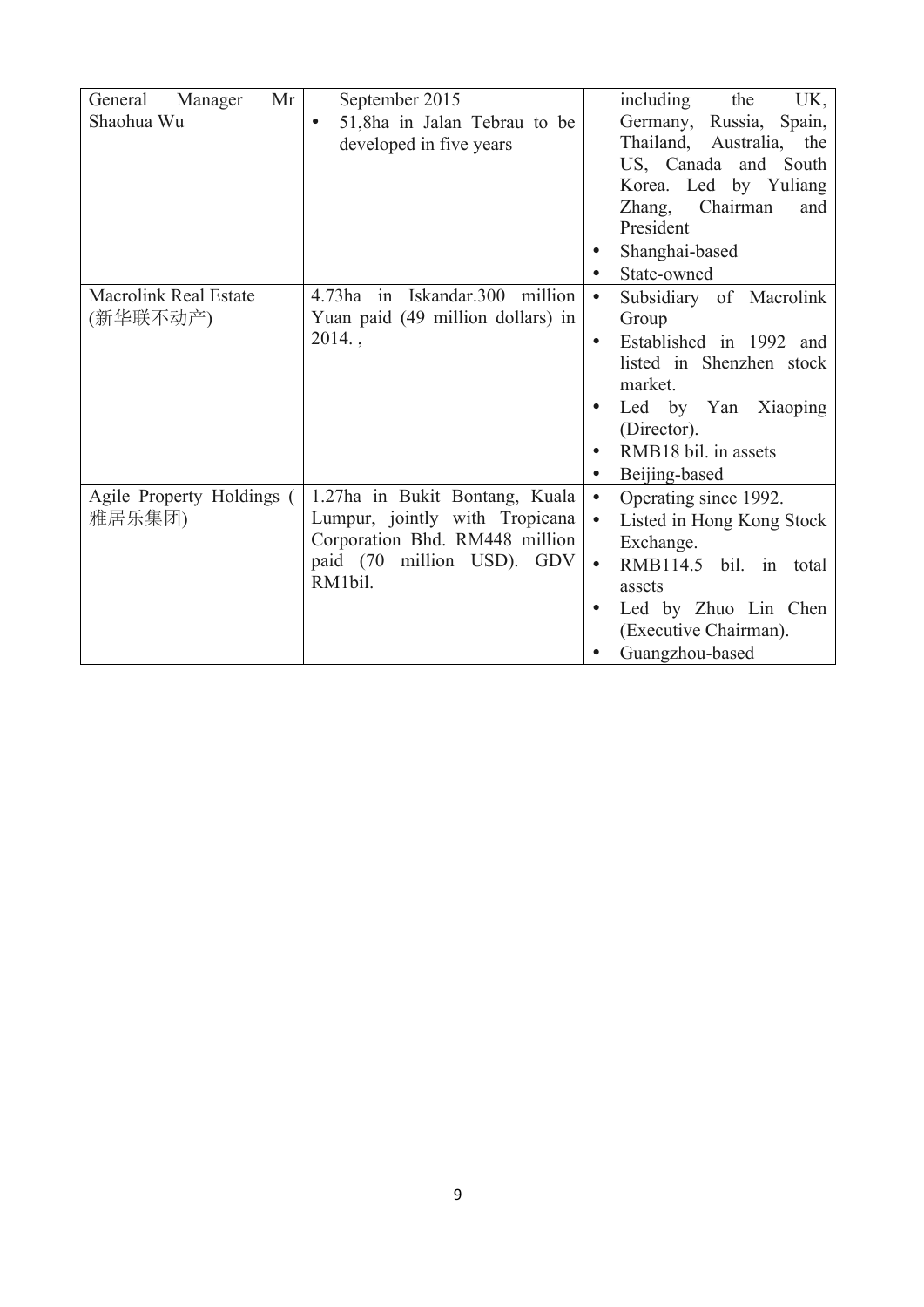#### *REFERENCES*

- Nelson, Benjamin. "Johor approves controversial housing bill," *The Star Online*, 9 June 2014 < http://www.thestar.com.my/News/Nation/2014/06/09/Johor-housing-bill-passed-by-stateassembly/> (accessed 7 September 2014).
- Barrock, Jose and Cynthia Blemin. "Syed Mokhtar, Desmond Lim eyeing same huge jobs," *The Edge Malaysia*, 15 September 2014.
- Chen, Sharon. "Cut-Price Luxury Homes Fuel Singapore Tri-Nation Sprawl," *Bloomberg*, 9 June 2014 <http://www.bloomberg.com/news/2014-06-09/cut-price-luxury-homes-fuel-singaporesprawl-cities-correct-.html> (accessed 7 September 2014).
- Dhesi, Daljit. "IIB and China firm in RM2.5bil mega property venture," *The Star Online*, 4 November 2011 <http://www.thestar.com.my/Story/?file=%2F2011%2F11%2F4%2Fbusiness%2F9835922>

(accessed 10 August 2014).

- Fellman, Joshua and Michelle Yun. "Country Garden Drops Most in Four Months on Rights Offer," *Bloomberg*, 28 August 2014 <http://www.bloomberg.com/news/2014-08-27/countrygarden-to-raise-410-million-in-rights-offering.html> (accessed 28 August 2014).
- Gasper, Desiree Tresa and Kathleen Ann Kili. "Johor housing Bill to be amended," *The Star Online*, 8 June 2014 <http://www.thestar.com.my/News/Nation/2014/06/08/Johor-housing-Billto-be-amended> (accessed 19 August 2014).
- Hoe, Pei Shan. "Singapore to match Johor's new Causeway tolls 'in next few weeks': LTA," *The Straits* 7*imes*, 1 August 2014 <http://www.straitstimes.com/news/singapore/transport/story/singapore-match-johors-newcauseway-tolls-next-few-weeks-lta-20140801#sthash.4Hh9m8Hw.lidSWBfP.dpuf> (accessed 7 September 2014)
- Iskandar Regional Development Authority (IRDA). "IM BizWatch," Issue 07/2014. <http://www.iskandarmalaysia.com.my/sites/default/files/IM%20BizWatch%20July%202014.p dfIskandarmalaysia> (accessed 19 August 2014).
- Iskandar Regional Development Authority (IRDA). "Our Development Plan," 2014 <http://www.iskandarmalaysia.com.my/our-development-plan> (accessed 28 August 2014).
- Jayaseelan, Risen. "2014 outlook: Sultan Ibrahim Ibni Almarhum Sultan Iskandar," *The Star Property*, 28 December 2013 <http://www.starproperty.my/index.php/articles/propertynews/2014-outlook-sultan-ibrahim-ibni-almarhum-sultan-iskandar/> (accessed 13 January 2013).
- Khor, Yu-Leng. "Iskandar Malaysia: Policy, Progress and Bottlenecks," *Malaysia Update*, September 2011, RSIS Malaysia Programme, S Rajaratnam School of International Studies, Nanyang Technological University.
- *Malay Mail*. "Singapore says will hike Causeway toll rate if Malaysia does," *The Malay Mail Online*, 29 July 2014 < http://www.themalaymailonline.com/malaysia/article/singapore-sayswill-hike-causeway-toll-rate-if-malaysia-does#sthash.v3MXsjag.GbmkSJoh.dpuf> (accessed 7 September 2014).
- *Malaysia Chronicle*. "Pakatan submits proposed changes to controversial Johor bill," 22 July 2014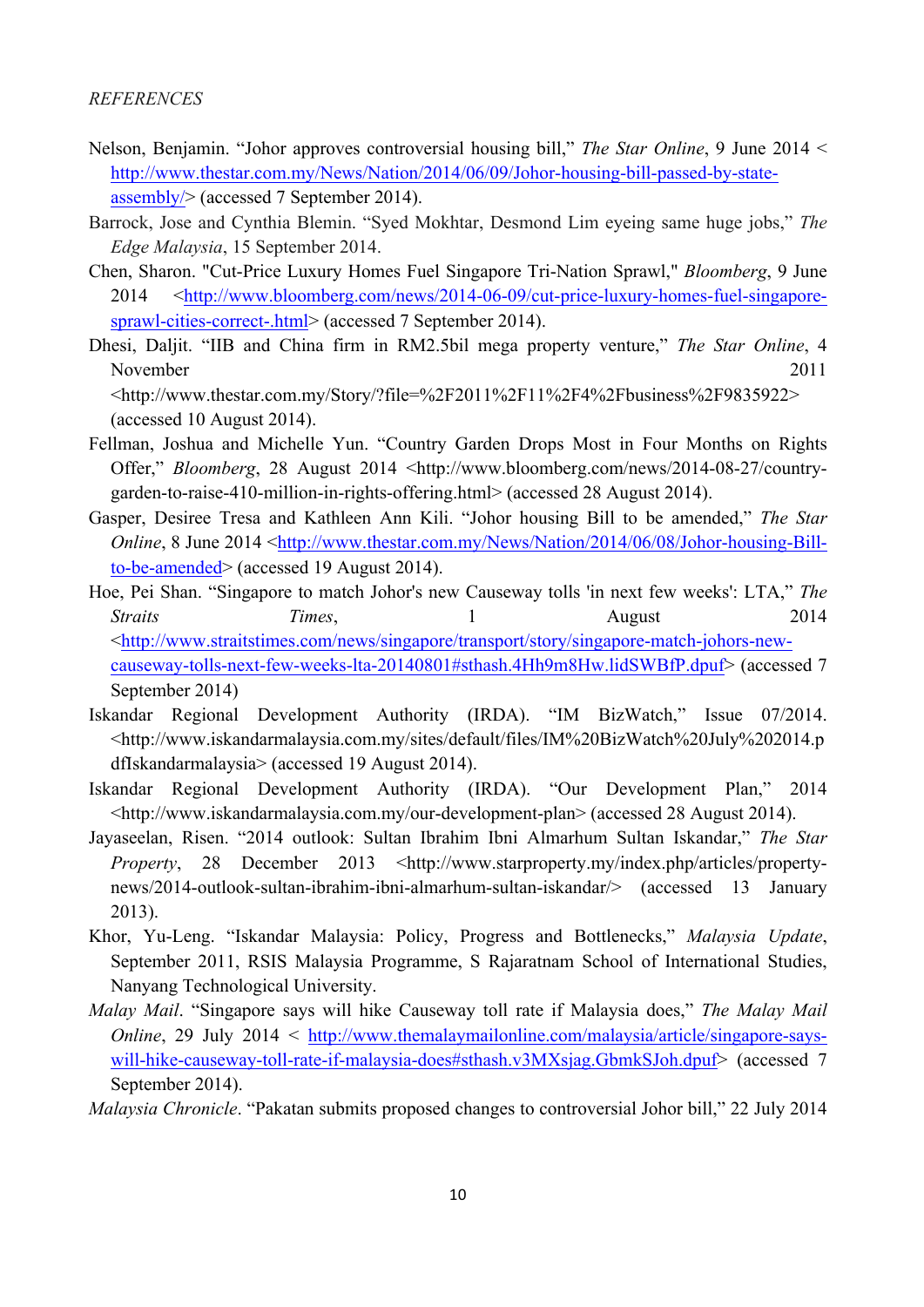<http://www.malaysia-

chronicle.com/index.php?option=com\_k2&view=item&id=326342:pakatan-submits-proposedchanges-to-controversial-johor-bill&Itemid=2#axzz3CdlGTrS7> (accessed 7 September 2014).

*Malaysia Chronicle*. "The Sultan of Johor's business empire every Johorean should know," 30 July 2014 <http://www.malaysia-chronicle.com/index.php?option=com k2&view=item&id=330711:the-sultan-of-johors-business-empire-every-johorean-should-

know&Itemid=2" (accessed 7 September 2014).

- *Malaysiakini*. "Trouble in Iskandar Regional Development," 20 November 2009 <http://malaysiakini*‐*atmalaysiakini.blogspot.com/2009/11/trouble*‐*in*‐*iskandar.html> (accessed 19 August 2014).
- MyCorridor.Malaysia. "Investment Incentives," 2014 <http://www.mycorridor.malaysia. gov.my/OI/Pages/Investment-Incentives.aspx> (accessed 19 August 2014).
- Ng, Bei-Shan. "China-Malaysia developers plan 5,000-acre man-made island off Johor," *The Star Online*, 12 June 2014 <http://www.thestar.com.my/Business/Business-News/2014/06/16/Chinadeveloper-and-KPRJ-plan-to-reclaim-5000-acres-for-a-manmade-island-project-off-Johor/> (accessed 19 August 2014).
- Shanmugam, M. "Newsmaker of the Year: Sultan of Johor," *The Edge Malaysia*, 27 December 2013 <http://www.theedgemalaysia.com/first/269136-newsmaker-of-the-year-sultan-ofjohor.html> (accessed 13 January 2014).
- Shenzhen China. "市投资推广署赴广州参加"马来西亚商业机遇"研讨会, (City investment promotion agency goes to Guangzhou to attend "Malaysian Business Opportunities" forum)," Shenzhen China, 26 May 2014 <http://www.sz.gov.cn/cn/xxgk/bmdt/201406/t20140603\_2464960.htm> (accessed 19 August 2014).
- Tan, Elaine. "Chinese eye Malaysia real estate," *China Daily Asia*, 9 May 2014. <http://www.chinadailyasia.com/asiaweekly/2014-05/09/content\_15134294.html> (accessed 19 August 2013)
- Tencent Finance. "中国房企马来西亚投资受到马航事件负面影响 (Malaysian Airline Incident impact negatively on investments of China Real Estate in Malaysia)", Tencent Finance, 12 June 2014 <http://finance.qq.com/a/20140328/018785.htm> (accessed 19 August 2014).
- *The Edge Malaysia*. "The Edge Says: Iskandar don't kill the golden goose," 13 December 2013. <http://www.theedgemalaysia.com/first/267450-the-edge-says-iskandar-dont-kill-the-goldengoose.html> (accessed 13 January 2014).
- *The Edge Malaysia*. "RM290 bil profit over 30 years for Forest City CGP got land for cheap," 15 September 2014.
- *The Star Online*. "IIB defers Iskandar land sales," 9 July 2013 <http://www.thestar.com.my/Business/Business-News/2013/07/09/Iskandar-land-not-for-salenow-IIB-CEO-says-the-investment-hub-is-small-and-fragile.aspx/> (accessed 30 January 2014).
- *The Star Online*. "Iskandar research centre gets RM500mil from China," 10 August 2014. Republished in iskandarmalaysia.com.my.